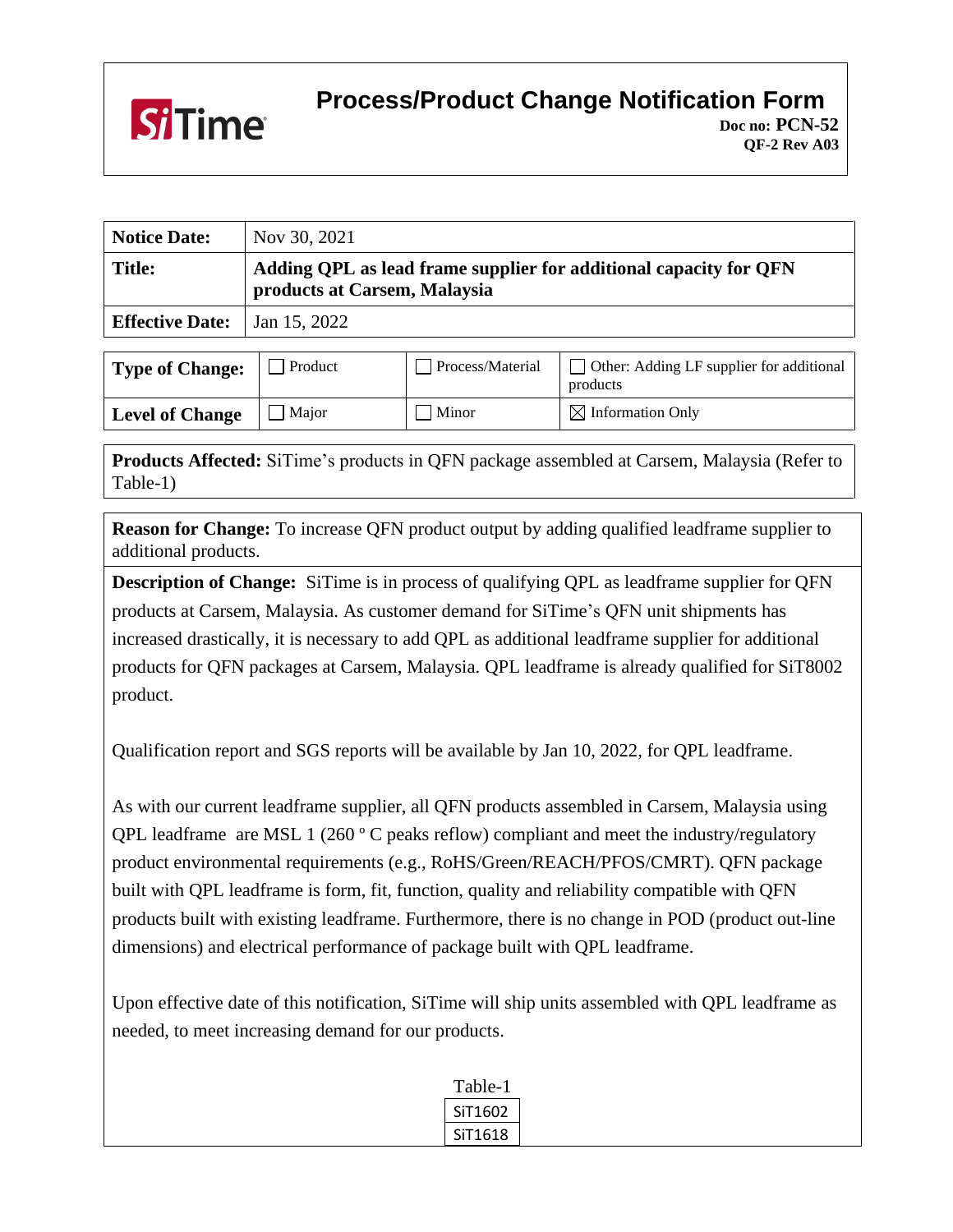

## **Process/Product Change Notification Form**

| SiT8008 |
|---------|
| SiT8009 |
| SiT8918 |
| SiT8919 |
| SiT8920 |
| SiT8924 |
| SiT8925 |
| SiT8944 |
|         |
|         |

**Contact:** Dash Patel

**Title:** Principal Quality and Reliability Engineer

**E-mail:** dpatel@sitime.com

## **Customer Acknowledgement:**

SiTime records indicate that you require notification of this change. For Major and Minor changes, please use the acknowledgement line at the end of this PCN or e-mail to approve or request additional information. If SiTime does not receive any response within 30 days of this notice, it will be considered as acceptance of this change.

| <b>Effect of Change:</b> $\boxtimes$ None<br><b>Description below</b> (ea. Product Quality, Performance, Reliability) |  |  |  |  |
|-----------------------------------------------------------------------------------------------------------------------|--|--|--|--|
|                                                                                                                       |  |  |  |  |
| <b>Document/s Attached:</b> $\boxtimes$ No<br>Yes                                                                     |  |  |  |  |
|                                                                                                                       |  |  |  |  |

Quality Assurance:

Acknowledgement of Receipt: Date: Date:

Customer Representative

Customer's Company:

**Change Level Description:** (as per JESD46):

Major Change: Process/Product change affecting form, fit, function, quality and reliability of the product. Customer acknowledgement is requested.